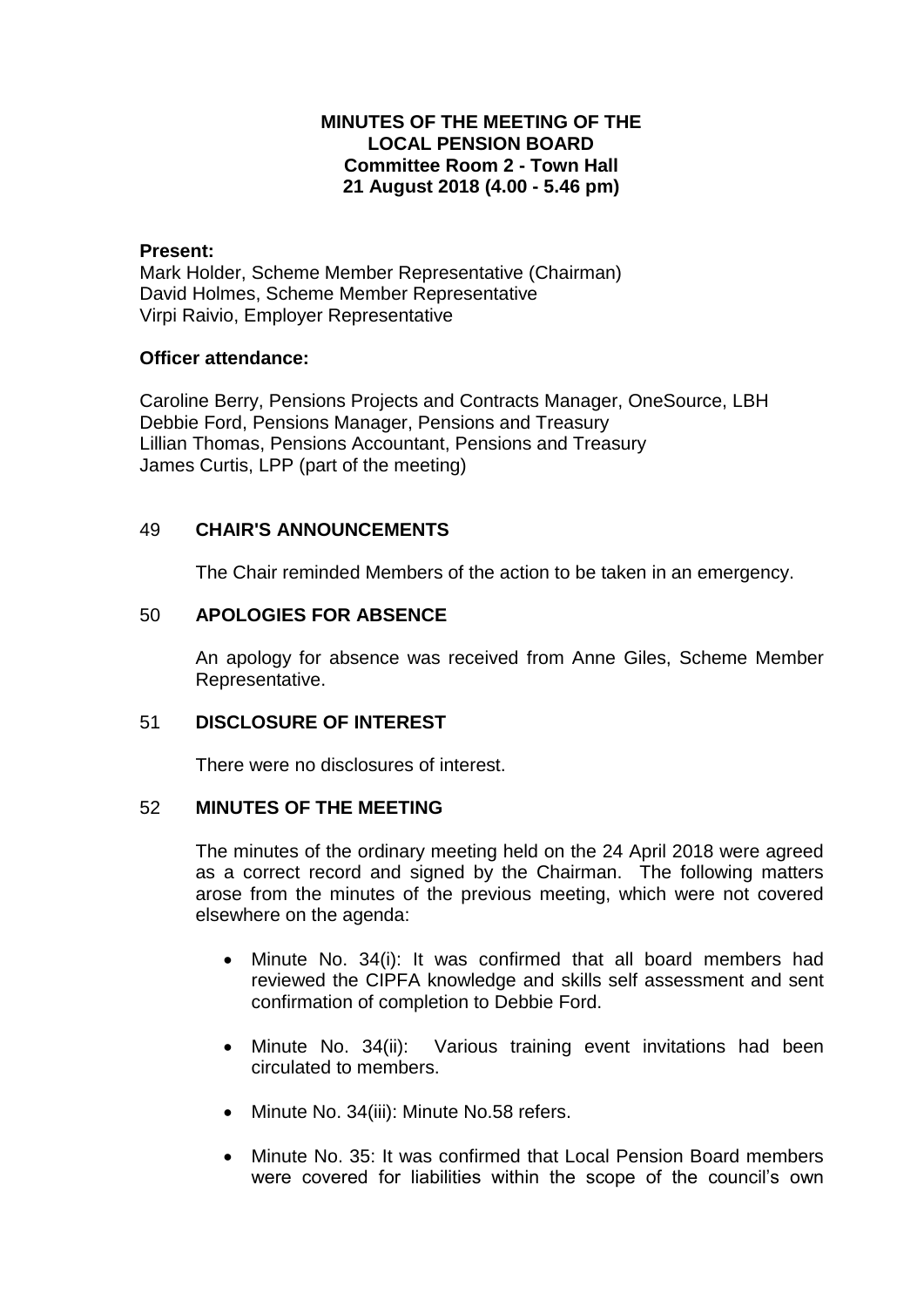indemnity provisions. A confirmation letter was awaited from the insurance company.

- Minute No. 36 (C5): Members were advised that Democratic Services were responsible for holding details of members declarations.
- Minute No. 36 (C6): It was requested that Local Pension Board members declarations not be published on website.
- Minute No. 36 (G1): An explanation to be provided of the process in place to identify late payments. Action to be carried forward.
- Minute No. 36 (G5): Members had suggested that when the Charging Policy was next reviewed, that reference be included to charging a fee for administration for processing late payments and interest charges. Action to be carried forward - Caroline Berry.
- Minute No. 37: Minute No. 60 refers.
- Minute No. 40: It was confirmed that the Annual Report had been agreed by members at the Annual General Meeting on the 18 June 2018 and presented to the Pensions Committee on the 24 July 2018.

The minutes of the Annual General meeting held on the 18 June 2018 were agreed as a correct record and signed by the Chairman. There were no matters arising from the minutes of the previous meeting, which were not covered elsewhere on the agenda.

Members received, and noted, the feedback from the meeting of the Pensions Committee held on the 24 July 2018 and the Special Pensions Committee meeting held on the 20 August 2018.

Members requested that the work plan be included as a standing item on future agendas.

# **Actions:**

- **i) Minute No. 36 (G1): An explanation to be provided of the process in place to identify late payments. Action to be carried forward – Caroline Berry.**
- **ii) Minute No. 36 (G5): Members had suggested that when the Charging Policy was next reviewed, that reference be included to charging a fee for administration for processing late payments and interest charges. Action to be carried forward - Caroline Berry.**
- **iii) Work plan be included as a standing item on future agendas – Victoria Freeman**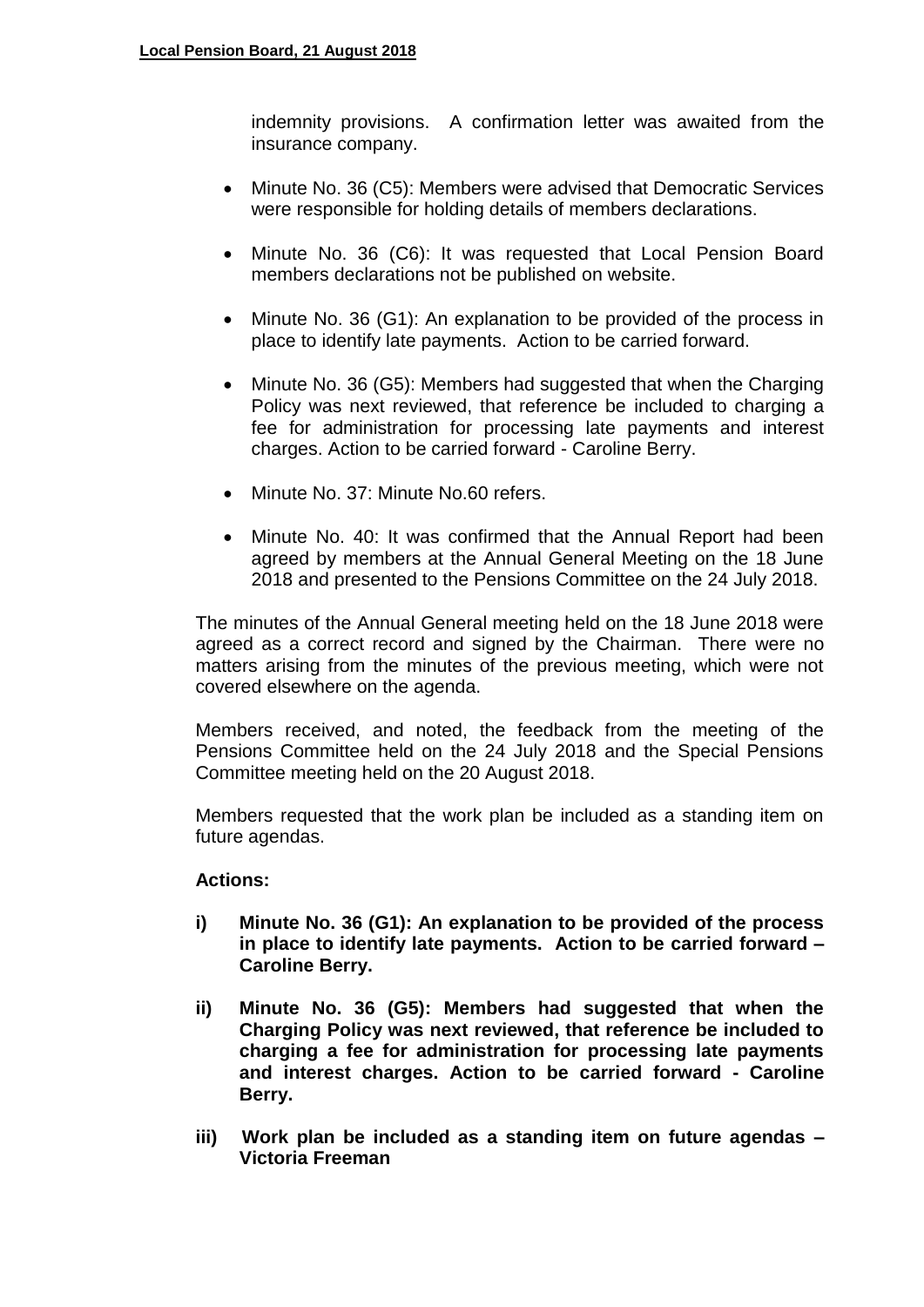## 53 **LATEST KEY PERFORMANCE INDICATOR REPORT**

The latest KPI report was circulated and presented by James Curtis (LPP).

In addition to the PRoWS Statistical document for April 2018, members received the three month statistics at the meeting.

The focus for LPP was on processing Deaths, Retirements and Estimates (employer), with improvements having been seen in all areas. There had been 681 overdue cases as of the 1 June 2018, and this had reduced to 94 as of the 21 August 2018. There were currently no overdue Retirement or Death cases. The focus was on ensuring that all cases were processed by their due date in addition to reducing the backlog of cases. Benefit statements would be made available to members on the 31 August 2018, generating additional work for officers.

There were a number of questions around improvements and clarifications on the report and these are covered in the section below.

#### 54 **NEW KEY PERFORMANCE INDICATOR REPORT**

The London Borough of Newham monthly report for February 2018 was circulated at the meeting for members to view the format of report produced by the Local Pensions Partnership (LPP).

Members liked the style of the new report which made it a lot clearer on the position of each of the categories measured.

Members requested that all cases be allocated on the report to provide a complete picture of performance. That descriptions be made clearer and if necessary an appendix giving more detailed information on all heading descriptions. Members requested a separate report on cases on hold and the reasons why they were on hold.

Members requested that the SLA target be shown on the report to make it clear whether we were achieving agreed targets.

Members requested a cumulative position to be included on the report calculating the cumulative position from the  $1<sup>st</sup>$  April 2018, as an annual cumulative performance report was the agreed method of reporting performance to the Pensions committee.

Members requested that the performance report to be completed with the Septembers data in the new format and this added as a standing item on future agendas.

#### **Action: To produce new report for next board meeting to review - LPP**

# 55 **COMPLIANCE CHECKLIST**

The following sections were discussed and points noted: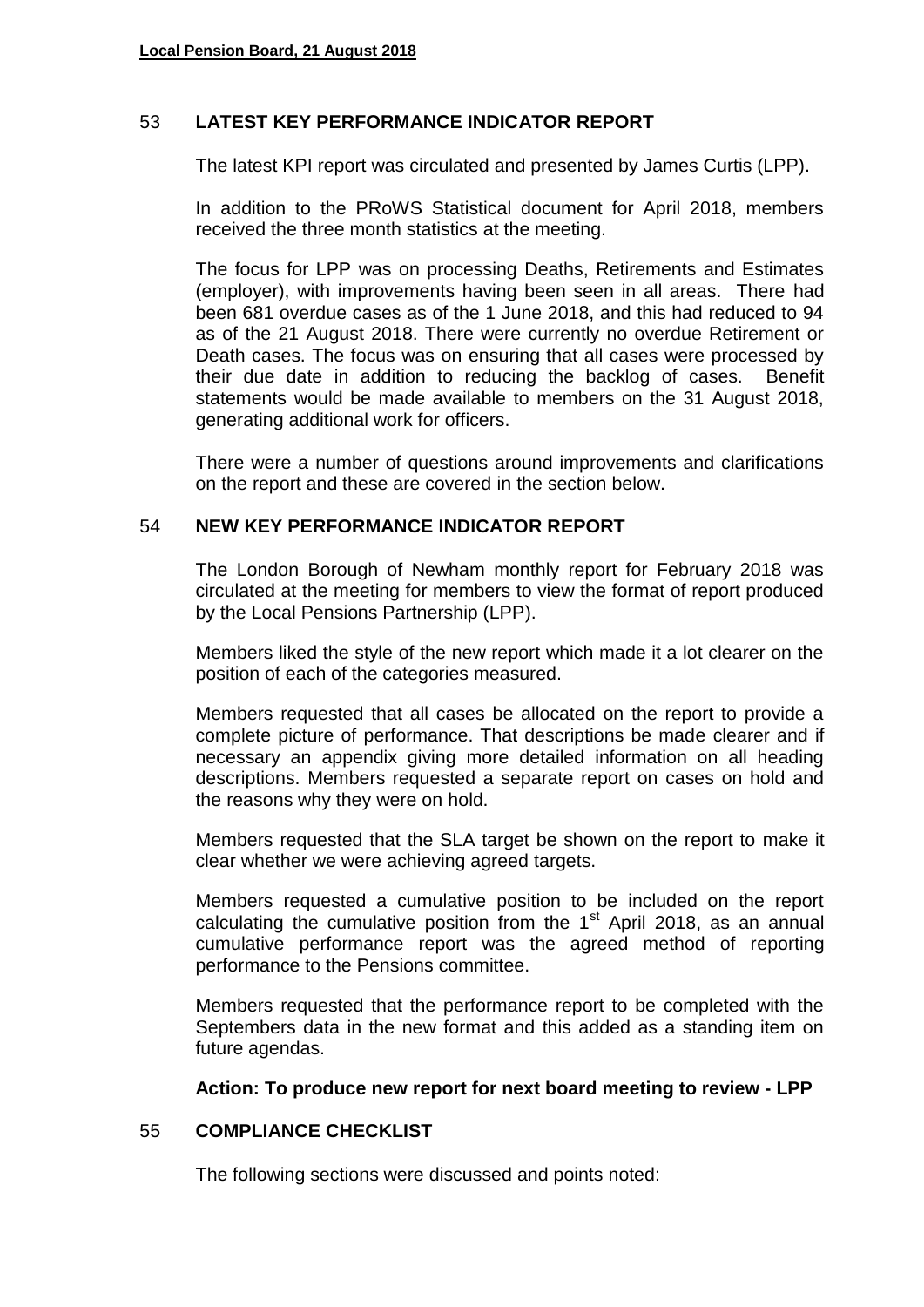#### Section F – Administration and Scheme Record Keeping

F1 – Do member records hold the information required as defined in the Record Keeping Regulations and is it accurate? Members agreed that the requirement was fully compliant.

F2 – Does the Fund have the appropriate processes in place so employers can provide timely and accurate information? Officers were working on training provision for 'Your Fund', with LPP to initially provide training to Havering, as the largest employer in the scheme. When available, the Pension Administration Policy would be presented to the Pension Committee, for approval, although this was not currently a high priority.

F3 – Does the Fund keep records or and reconcile transactions as required by the Record Keeping Regulations? Caroline Berry would discuss the process of recording those overpayments that were written off with Sarah Bryant and would report back to members.

F4 – Are records kept of pension board meetings as required by the Record Keeping Regulations? Members agreed that the requirement was fully compliant.

F5 – Are records kept of decisions made by the pension board, outside of meetings as required by the Record Keeping Regulations? Members agreed that the requirement was fully compliant.

F6 – Are records retained for as long as they are needed? It was confirmed that legally records could be retained indefinitely and would not breach the General Data Protection Regulations.

F7 – Does the Administrating Authority have policies and processes to monitor data on an ongoing basis? The formal monitoring of data and checks would be carried out as part of the audit process. Furthermore, performance indicators highlighted any issues.

F8 – Does the Administrating Authority carry out a data review at least annually? Members agreed that the requirement was fully compliant.

F9 – Is a data improvement plan in place which is being monitored with a defined end date? There was currently no improvement plan in place, and this was a priority for Caroline Berry.

F10 – Are processes and policies in place to reconcile scheme data with employer data? Addresses were not currently checked. Work on LPP data processes would be undertaken next year and address reconciliation would be done.

F11 – Do the Administrating Authority's member data processes meet the requirements of the Data Protection Act 1998 and the data protection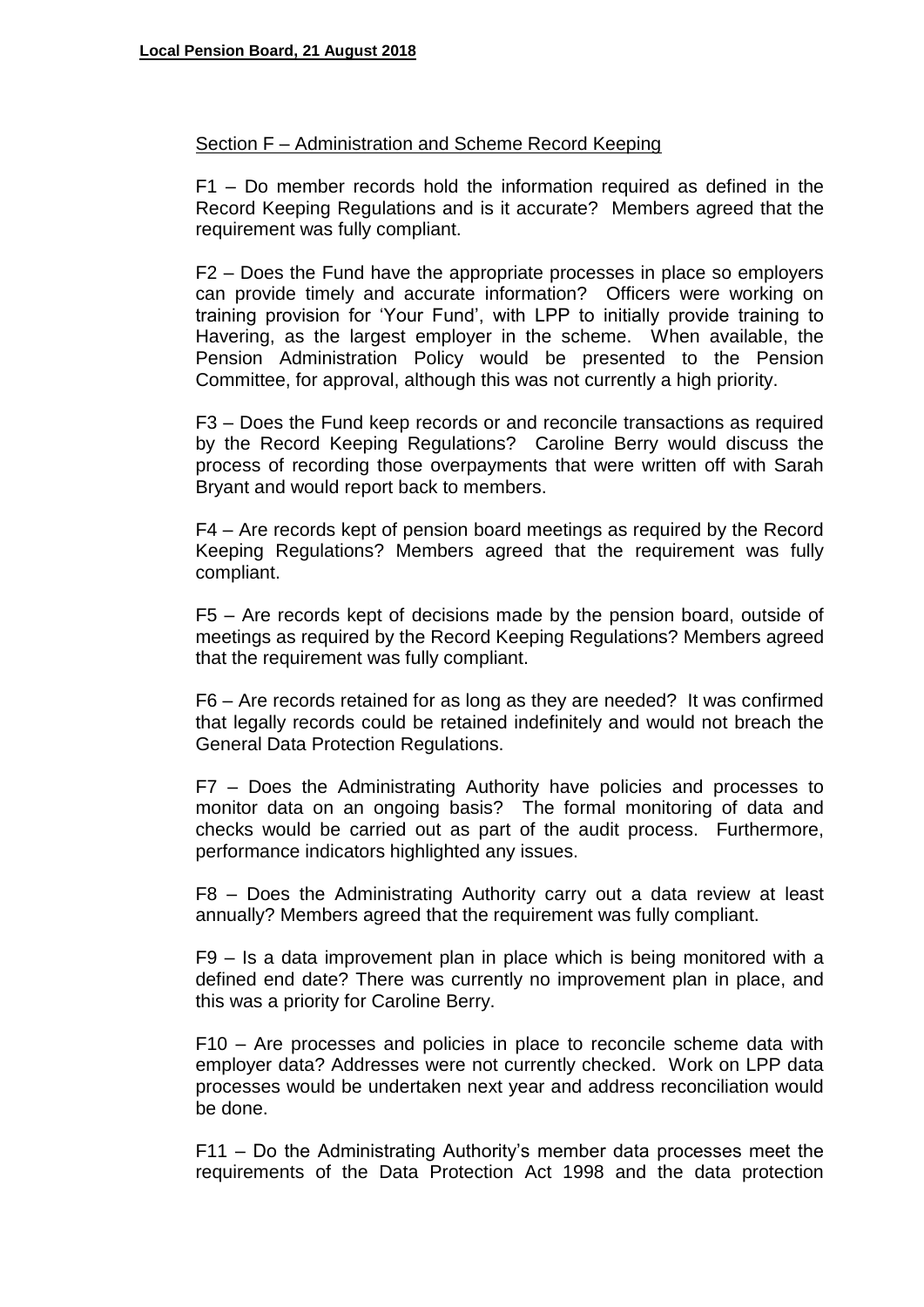principles? Members agreed that the requirement was fully compliant. LPP use Mimecast as their secure email facility.

#### Section H – Providing information to members and others

H1 – Has an annual benefit statement been provided to all active members within the required timescales? Caroline Berry was requested to investigate the process followed for providing the annual benefit statement to active members.

H2 – Do these meet the legal requirements in relation to format? Members agreed that the requirement was fully compliant.

H3 – Has a benefit statement been provided to all active, deferred and pension credit members who have required one within the required timescales? Members agreed that the requirement was fully compliant.

H4 – Does this meet the legal requirements in relation to format? Caroline Berry advised that she would check to ascertain whether the legal requirements applied to deferred statements.

H5 – Has an annual benefit statement been provided to all members with AVCs within the required timescales? Officers did not have authority to check with AVC providers as to whether AVC members receive an annual benefit statement. However, written confirmation was sought from the AVC providers that they sent an annual benefits statement to all members with AVCs within the required timescale. Prudential had confirmed that they adhere to the requirements and no response had been received from Standard Life. Caroline Berry advised that she would chase Standard Life for a response.

H6 – Do these meet the legal requirements in relation to format? Minute H5 above refers.

H7 – Is basic scheme information provided to all new and prospective members within the required timescales? The target had been set and contained in the service level agreement with LPP.

H8 – Does this meet the legal requirements in relation to format? Members agreed that the requirement was fully compliant.

H9 – Is all other information provided in accordance with the legal timescales? Members agreed that the requirement was partially compliant.

H10 – Where any information is only provided electronically (i.e. instead of any hard copy) does it comply with the legal requirements? Members agreed that the requirement was fully compliant.

H11 – Does the Administering Authority aim to design and deliver communications in a way that ensures scheme members are able to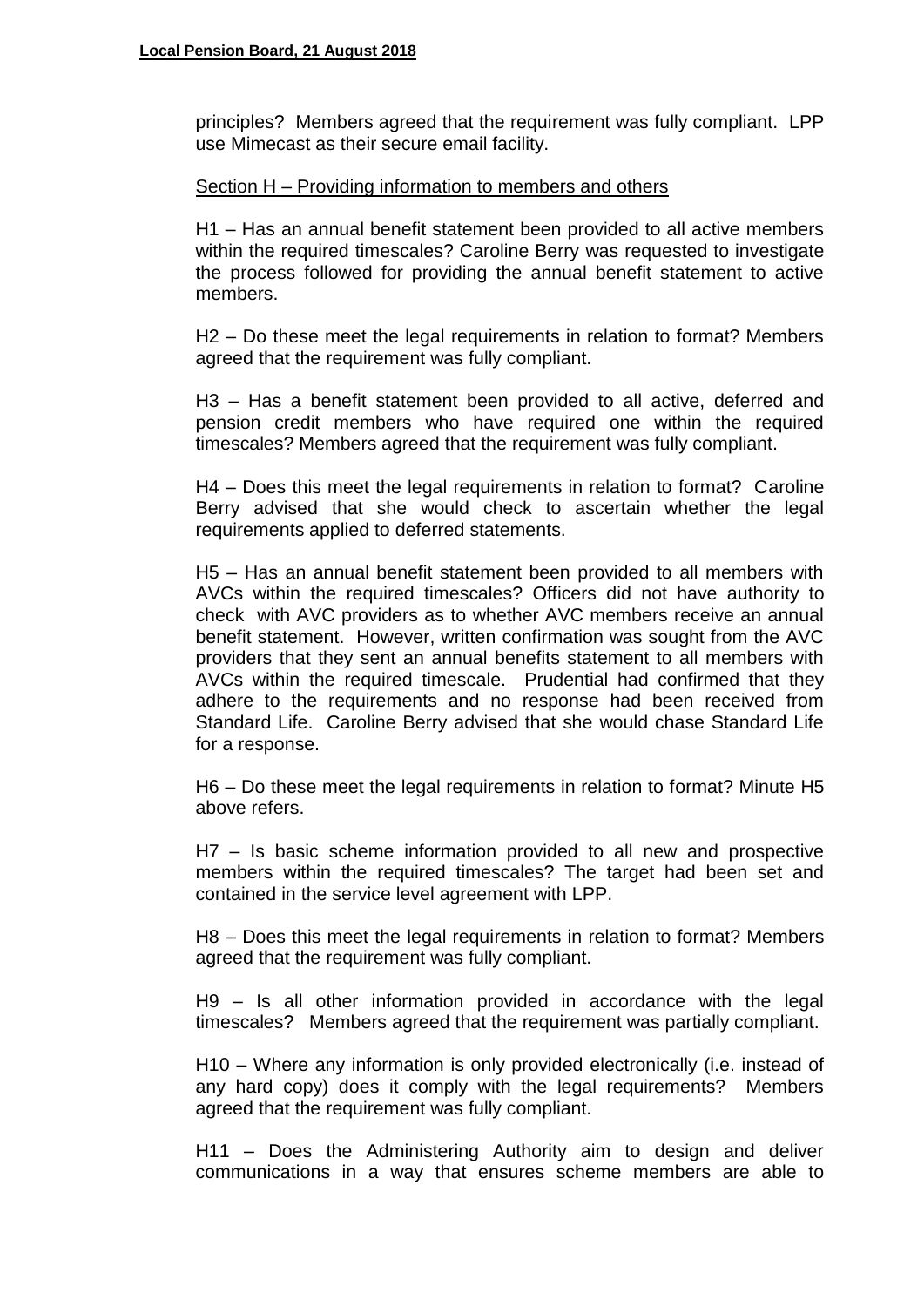engage with their pension provision? Members were advised that the standard letters had been reviewed when the operating system had been migrated to LPP.

H12 – Does the Administering Authority use a tracing service? Members agreed that the requirement was fully compliant.

# **Actions:**

- **i) F3 - To discuss the process of recording those overpayments that were written off with Sarah Bryant and would report back to members - Caroline Berry**
- **ii) H1 – To investigate the process followed for providing the annual benefit statement to active members - Caroline Berry.**
- **iii) H4 – To check to ascertain whether the legal requirements applied to deferred statements - Caroline Berry**
- **iv) H5 – To chase Standard Life for confirmation that they send an annual benefit statement to all members within the required timescales - Caroline Berry**
- **v) Sections 'D' and 'I' to be considered at the next meeting – Victoria Freeman**

# 56 **LOCAL PENSION BOARD - END OF YEAR FINANCE REPORT 2017-18**

Members received a report which notified of the budget set for the 2018-19 financial year.

In 2017/18 costs totalled 14.5% of the budget allocated and for 2016/17 costs totalled 22% of the budget allocated, averaging out at 18.25% over the 2 year period. The costs for 2017/18 did not incur recruitment costs, however there may be a need to recruit two new employer representatives to the Board.

# 57 **REVIEW OF SCHEME RISKS**

Member's views were sought on the updated draft Pension Fund Risk Register document which was circulated at the meeting. The final document would be presented to the Pension Committee at their meeting on the 13 November 2018.

**Action: To provide views on the format of the Pension Fund Risk Register document to officers by the 11 September 2018 – All members**